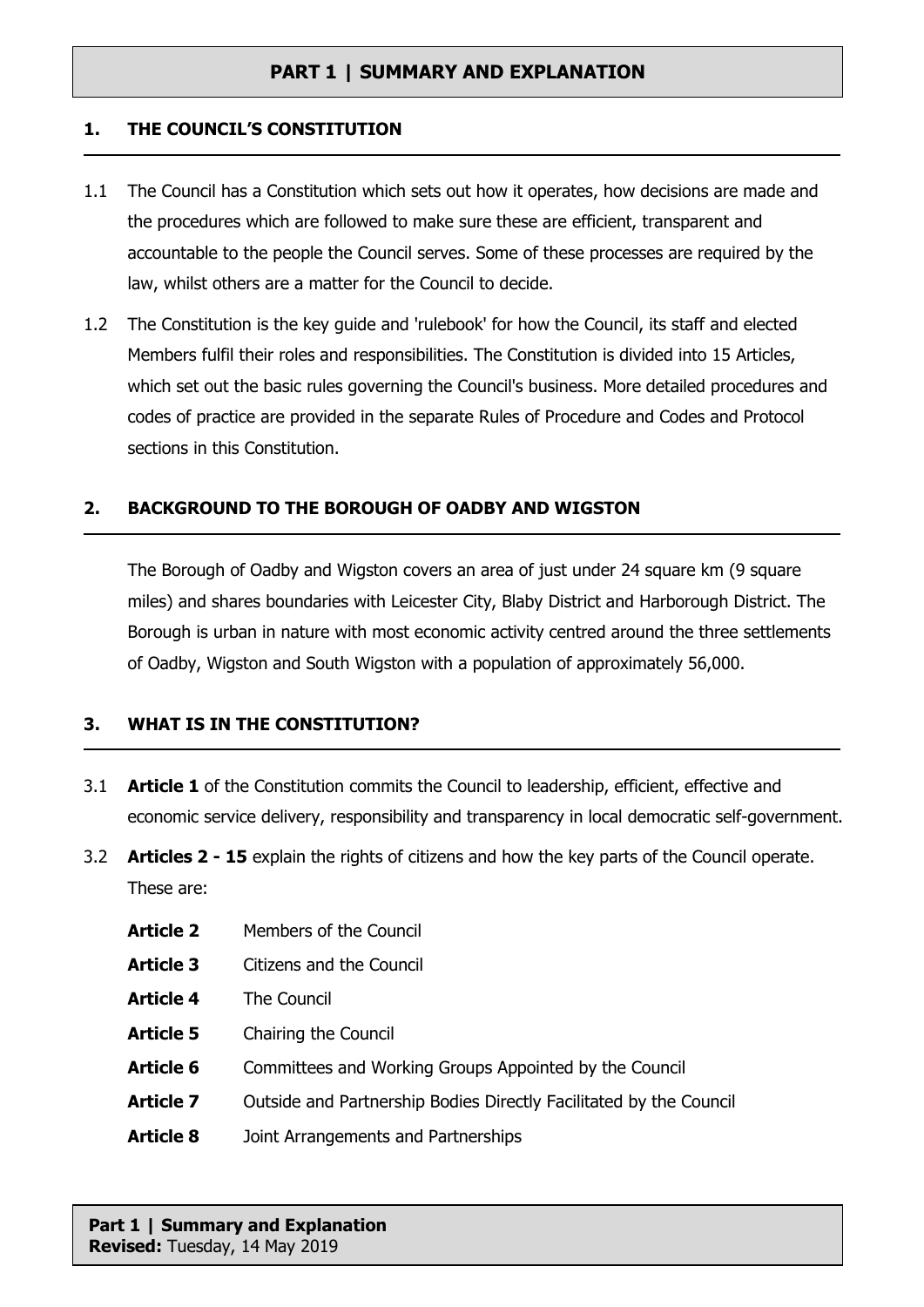- **Article 9** Standing and Other Committees
- **Article 10** Member Conduct
- **Article 11** Officers
- **Article 12** Decision-Making
- Article 13 Contracts, Finance and Legal Matters
- **Article 14** Review and Revision of the Constitution
- **Article 15** Suspension, Interpretation and Publication of the Constitution

## **4. HOW THE COUNCIL OPERATES**

- 4.1 The Council is composed of 26 Councillors (called "Members") elected every four years.
- 4.2 Councillors are democratically accountable to the residents of their ward. The overriding duty of Councillors is to the whole community, but they have a special duty to their constituents, including those who did not vote for them.
- 4.3 Councillors have to abide by this Constitution, which includes a Code of Conduct in order to ensure high standards in the way they undertake their duties. The Council promotes excellence, probity and transparency in public services and provides training and advice for Councillors' governance matters including the Code of Conduct.
- 4.4 The Localism Act 2011 ("the Act") brought about a number of key changes to the Standards Regime operating in local authorities. Under the Act, local authorities remain under a statutory duty to promote and maintain high standards of conduct by their Councillors.
- 4.5 In discharging this duty, the Council is still required to adopt its own Code of Conduct (previously the content of the Code was prescribed by legislation). Oadby and Wigston Borough Council has adopted the Common Code of Conduct for Leicestershire Authorities which is set out in Part 5 of this Constitution together with the procedure for dealing with complaints about a Councillor's conduct.
- 4.6 The Act repealed the statutory requirement for the Council to have a Standards Committee.
- 4.7 At the Council meeting on 25 February 2014, the Council agreed to disband the existing Standards Committee in view of the fundamental changes to the national Standards Regime.
- 4.8 The Policy, Finance and Development Committee has responsibility for promoting and maintaining high standards of conduct and where a panel of Councillors are required to hear a complaint, this will be allocated from the membership of the Policy. Finance and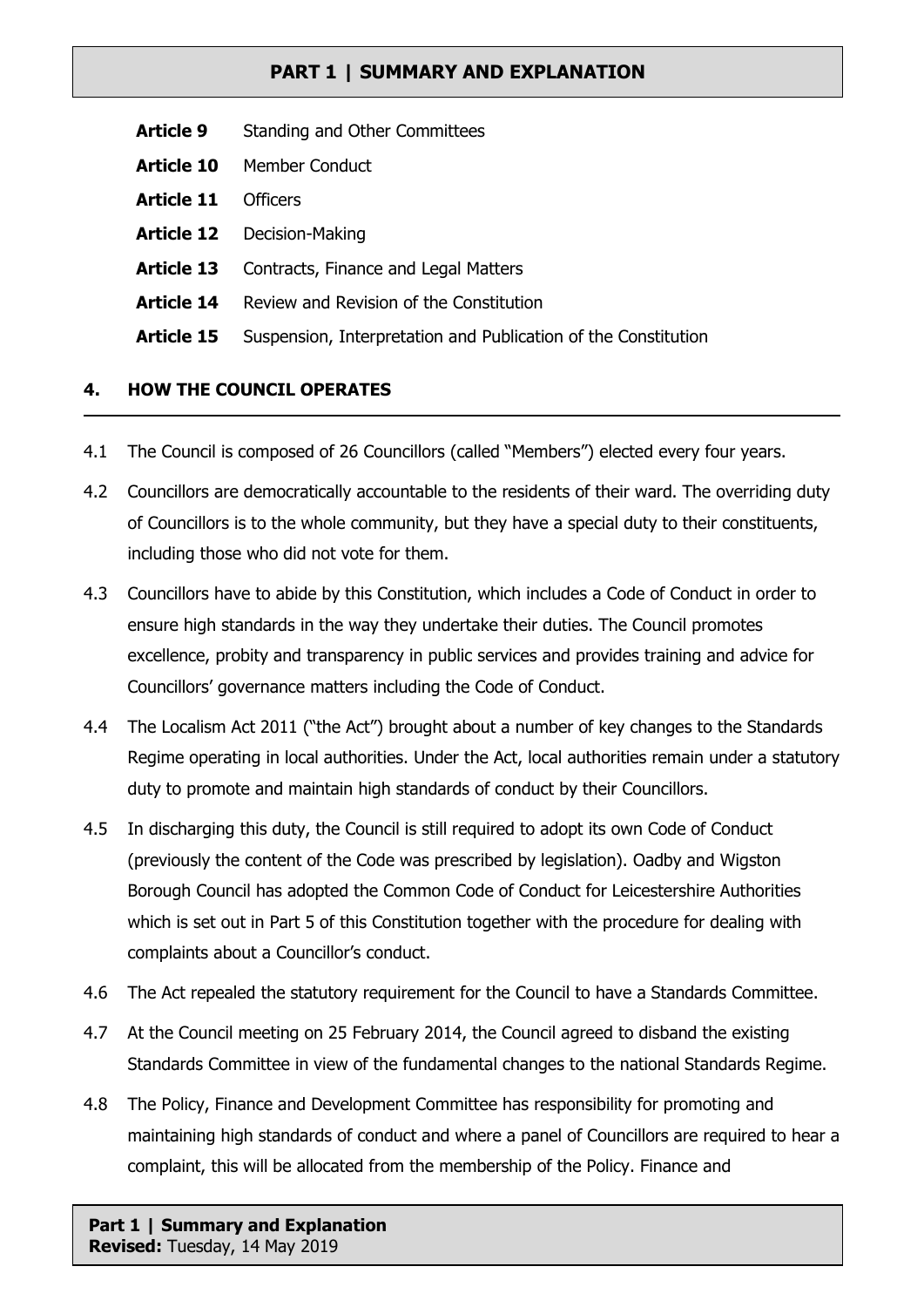Development Committee on a rotational basis. The procedure for investigations will be carried out in accordance with the processes set out in Part 5 of this Constitution.

4.9 All Councillors meet together as the Council. Meetings of the Council are normally open to the press and public except where exempt or confidential matters are being discussed. The Council is the forum for political debate on policy and strategy matters. Here Councillors agree the Council's overall policies and set the budget each year. The Council retains certain powers and duties to itself, and delegates some to Committees and Officers.

### **5. HOW DECISIONS ARE MADE**

- 5.1 Most day-to-day decisions are made by two main committees:
	- (i) Policy, Finance and Development Committee which sets the overarching strategic direction for the Council under the heading 'Corporate Development'; and
	- (ii) Service Delivery Committee which oversees the development and performance of services within that overarching strategic direction under the heading 'Corporate Delivery'.
- 5.2 Committees also carry out a number of regulatory functions, including dealing with planning applications, licensing and most other regulatory business.
- 5.3 Working Groups may be convened by the Council from time-to-time to deal with specific business.
- 5.4 In addition, in order to give residents a greater say in Council affairs, three Residents' Forums have been created. These cover Oadby, Wigston and South Wigston areas of the Borough and are responsible for a range of area-based decisions and advising the Council of local people's aspirations in order that they can help inform the decision-making process.
- 5.5 The Council's Committee Structure is set out in Part 7 of this Constitution.
- 5.6 The Calendar of Meetings for the current municipal year is set at the Annual General Meeting in May of each year and is published on the Council's website at [www.oadby-wigston.gov.uk.](http://www.oadby-wigston.gov.uk/)

## **6. SCRUTINY AND IMPROVEMENT**

6.1 The Council operates Committee style arrangements and therefore is not required by law to have a separate Scrutiny and Overview Committee to support and monitor the work of the Committees and Council.

**Part 1 | Summary and Explanation Revised:** Tuesday, 14 May 2019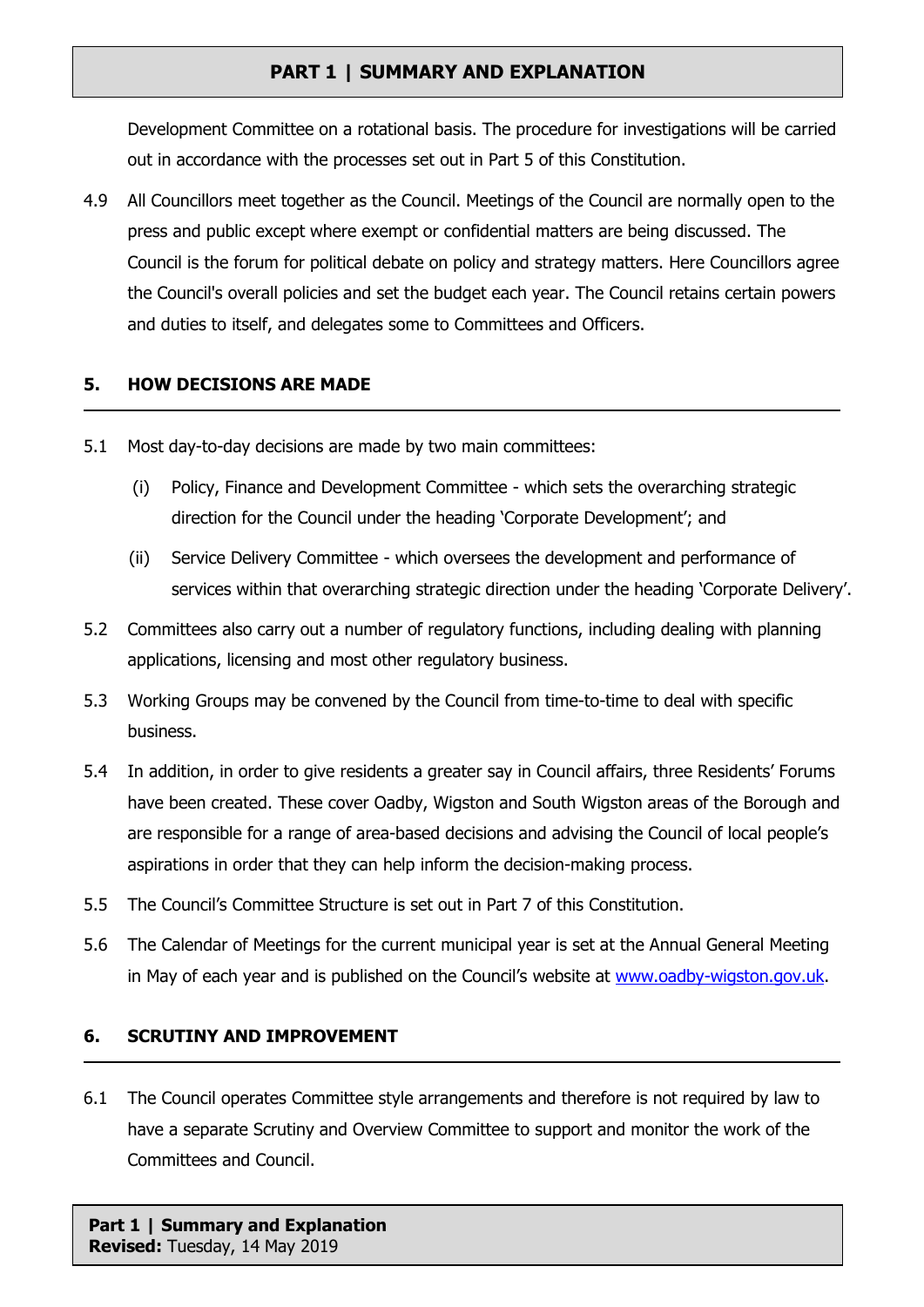6.2 At the Council meeting on 25 February 2014, it was agreed that each Committee will scrutinise its own decisions as they are being debated and made in the public arena. If necessary, a Working Group may be convened by the Council to deal with any specific matter.

### **7. THE COUNCIL'S EMPLOYEES**

The Council has employees (called "Officers") to give advice, implement decisions and manage the day-to-day delivery of its services. Some Officers have a specific duty to ensure that the Council acts within the law and uses its resources wisely. A Code of Practice governs the relationship between Officers and Members of the Council, as set out in Part 5.

### **8. CITIZENS' RIGHTS**

- 8.1 Citizens have a number of rights in their dealings with the Council. These are set out in more detail in Article 3. Some of these are legal rights whilst others depend on the Council's own processes. The local voluntary advice provision within the Borough can advise on an individual's legal rights.
- 8.2 Where members of the public use specific Council services, for example as a Council tenant, they have additional rights. These are not covered in this Constitution.
- 8.3 Citizens have the right to:
	- (i) vote at local elections if they are registered;
	- (ii) contact their local Councillor about any matters of concern to them;
	- (iii) access a copy of this Constitution;
	- (iv) inspect and take copies of reports, agendas and minutes of meetings of the Council and its Committees, unless they are exempt from disclosure or confidential;
	- (v) attend meetings of the Council and its Committees where they may speak and ask questions in accordance with the Council's Procedure Rules in Part 4 of this Constitution except where, for example, personal or confidential matters are being discussed;
	- (vi) at the discretion of the Chair, ask questions of Members at Council meetings, petition to request a referendum on a mayoral form of executive or any other matter;
	- (vii) request a deputation;